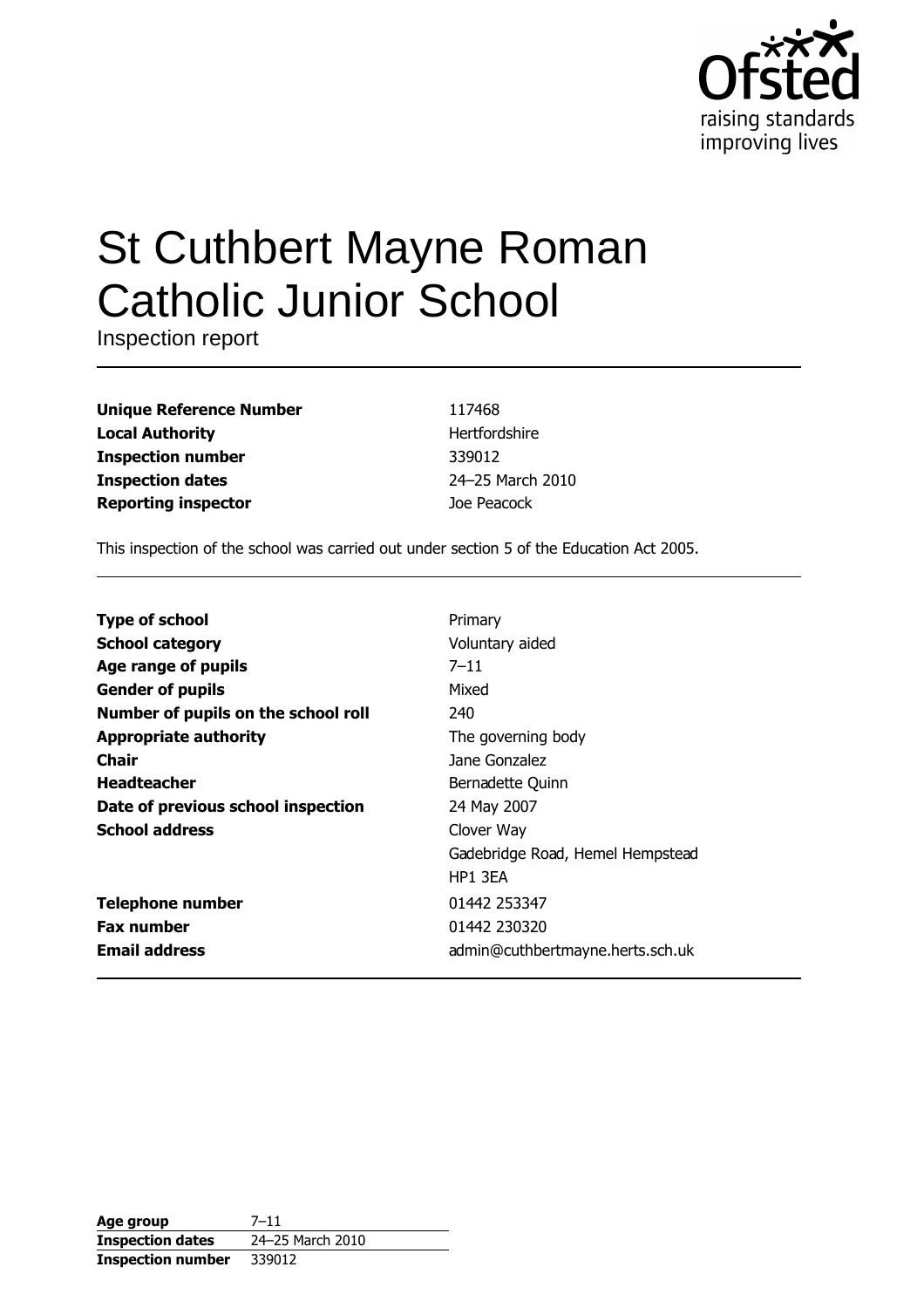The Office for Standards in Education, Children's Services and Skills (Ofsted) regulates and inspects to achieve excellence in the care of children and young people, and in education and skills for learners of all ages. It regulates and inspects childcare and children's social care, and inspects the Children and Family Court Advisory Support Service (Cafcass), schools, colleges, initial teacher training, work-based learning and skills training, adult and community learning, and education and training in prisons and other secure establishments. It rates council children's services, and inspects services for looked after children, safequarding and child protection.

Further copies of this report are obtainable from the school. Under the Education Act 2005, the school must provide a copy of this report free of charge to certain categories of people. A charge not exceeding the full cost of reproduction may be made for any other copies supplied.

If you would like a copy of this document in a different format, such as large print or Braille, please telephone 08456 404045, or email enquiries@ofsted.gov.uk.

You may copy all or parts of this document for non-commercial educational purposes, as long as you give details of the source and date of publication and do not alter the documentation in any way.

Royal Exchange Buildings St Ann's Square Manchester M2 7LA T: 08456 404045 Textphone: 0161 618 8524 E: enquiries@ofsted.gov.uk W: www.ofsted.gov.uk © Crown copyright 2010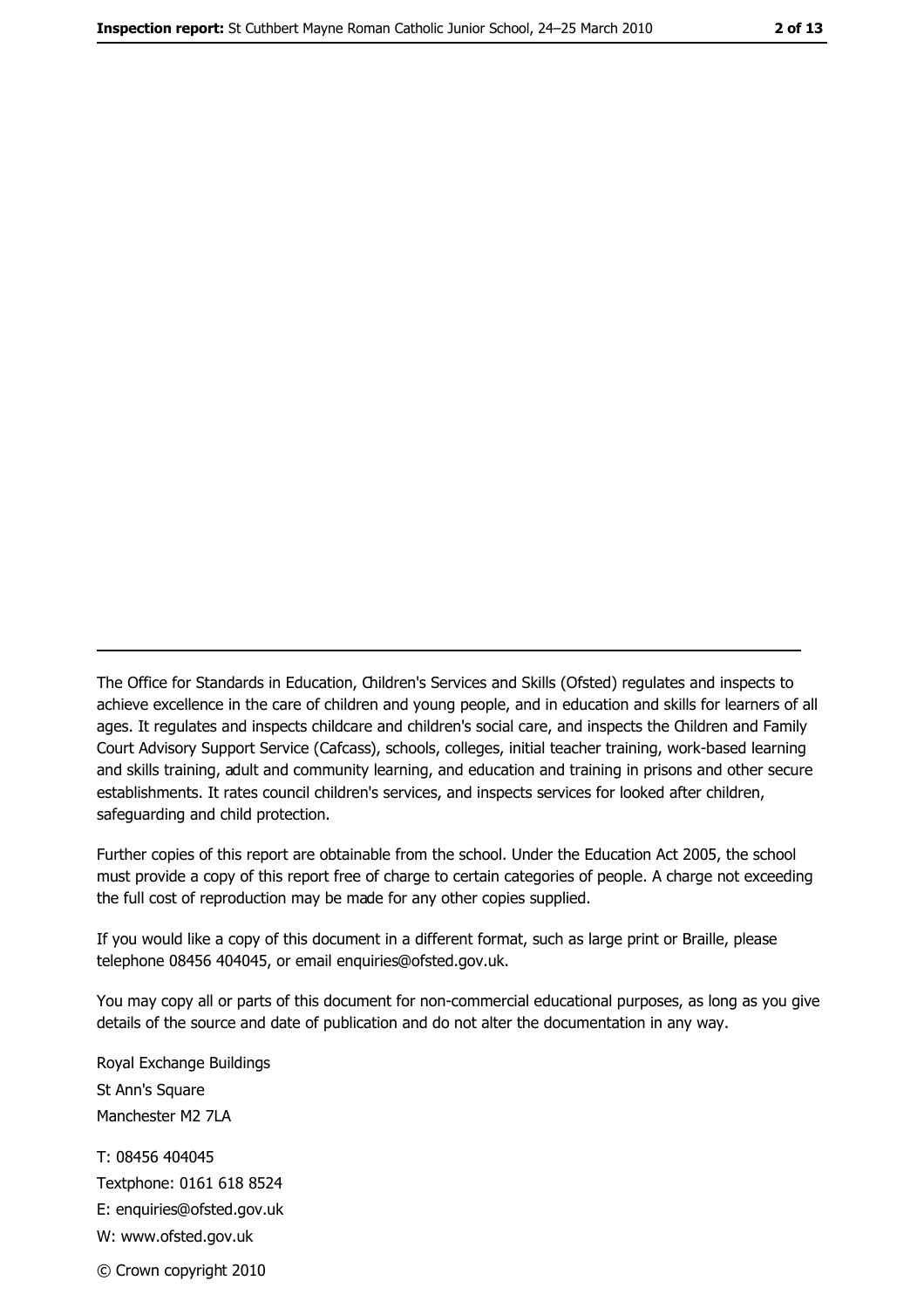# **Introduction**

This inspection was carried out by three additional inspectors. The inspectors visited 10 lessons and observed 10 class teachers. Inspectors held meetings with the headteacher, governors and staff, talked to parents and pupils, and looked at school planning and assessment data. They examined the school's documentation including minutes of governors meetings, improvement planning and that relating to safeguarding and pupils' welfare. They scrutinised 189 questionnaires returned by parents, 28 from staff and 101 from pupils.

The inspection team reviewed many aspects of the school's work. It looked in detail at the following:

- the achievement of different groups  $\blacksquare$
- the effectiveness of the quality of teaching, the curriculum and use of assessment  $\blacksquare$ information in raising attainment
- how effectively leaders and managers monitor the work of the school.  $\blacksquare$

## Information about the school

The school is on a spacious site which is shared with two other schools. It is average in size and takes pupils from a wide area. Eight out of ten are from a White British background and the rest from a variety of ethnic backgrounds. The proportion of pupils with special educational needs and/or disabilities is below average and a very small minority are eligible for free school meals. There has been a number of staffing issues over the last three years, including long term absence and difficulties with recruitment to temporary posts. The school has a number of national awards including Healthy Schools status.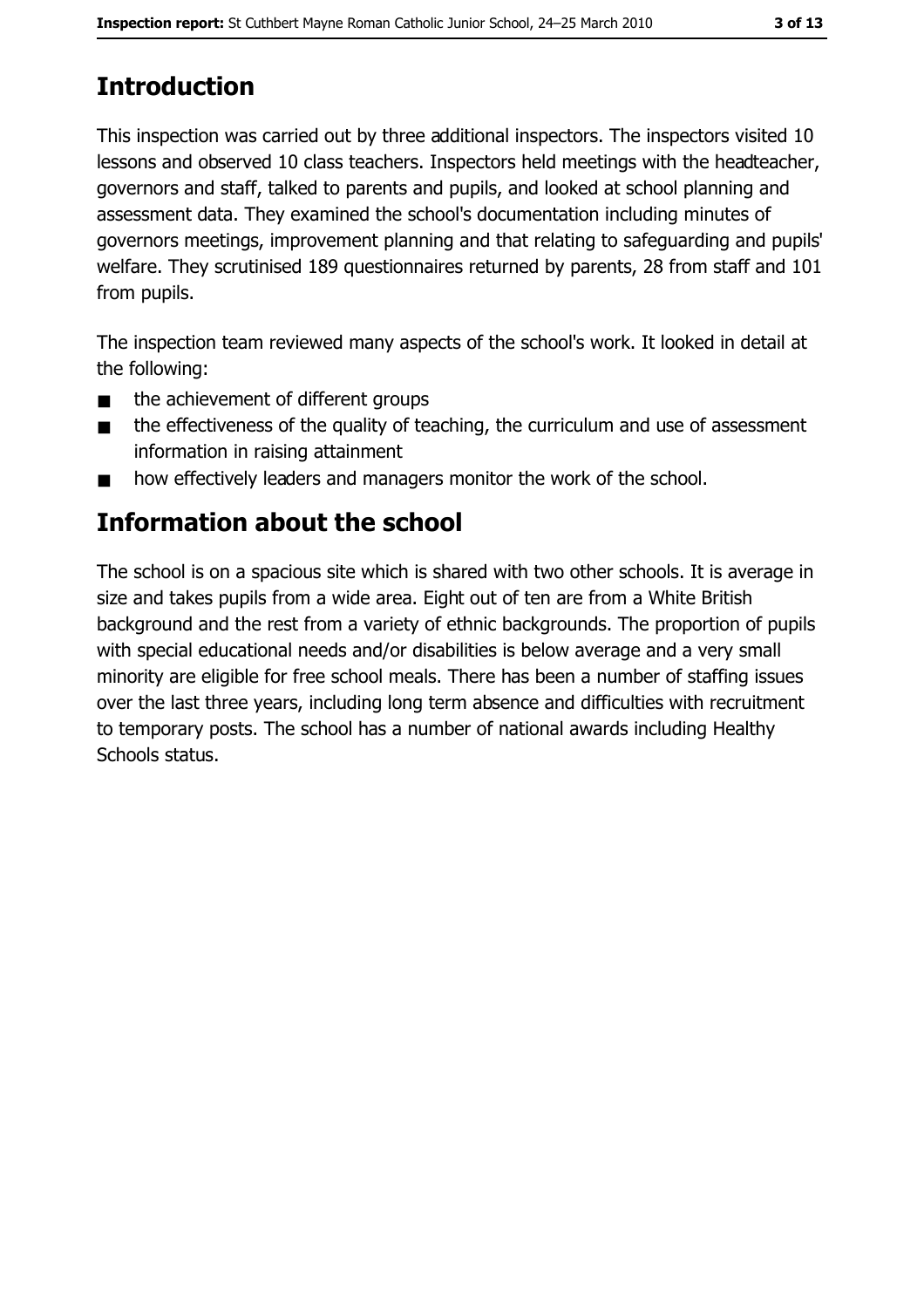# **Inspection judgements**

## Overall effectiveness: how good is the school?

### The school's capacity for sustained improvement

## **Main findings**

The school provides good quality education for its pupils. At the time of the last inspection the school was judged to be outstanding in every respect. Since then staffing issues have had a negative impact and attainment and behaviour declined. The headteacher has worked with staff and governors to successfully steer the school through this difficult time. Issues have been resolved, attainment is back at its previous high level and behaviour is once again outstanding. This track record, coupled with the comprehensive procedures for monitoring the school's performance ensures that the school has a good capacity to go on improving.

Most pupils, including those who have special educational needs and/or disabilities, make good progress and by the end of Year 6, attainment is high. Pupils have outstandingly positive attitudes to learning and are highly motivated. They relish the opportunity to explore new ideas and thinking through their lessons. Typical comments from pupils are, 'I wish we could stay in and work at lunchtime' and 'I just want to work and work and work!' Given excellent basic skills in literacy, numeracy and information and communication technology as well as their outstanding social skills, pupils are well prepared for their future. All benefit from the outstanding curriculum, which successfully engages and holds their interests, and the good quality teaching. In some lessons, however, there is too little difference in the tasks planned for pupils of different abilities, and not enough time is provided for pupils to work independently or to collaborate with others. In these lessons, the progress of average ability pupils in particular is satisfactory rather than good. Teachers do not always ensure that pupils respond to the comments for improvement that they put in pupils' books. This means that pupils do not always learn from their mistakes.

Pupils and governors independently say that behaviour is the best it has ever been. Pupils are extremely proud of their school and feel valued and important members of the school and local community. They take a decisive role in raising money for charity, showing empathy for the problems and difficulties people face in recent disasters. Their spiritual, moral, social and cultural development is outstanding. Pupils' spiritual development is a particular strength.

## What does the school need to do to improve further?

- Improve the rate of progress for average attaining pupils by;  $\blacksquare$ 
	- ensuring teaching is consistently good and learning is always closely matched to individual needs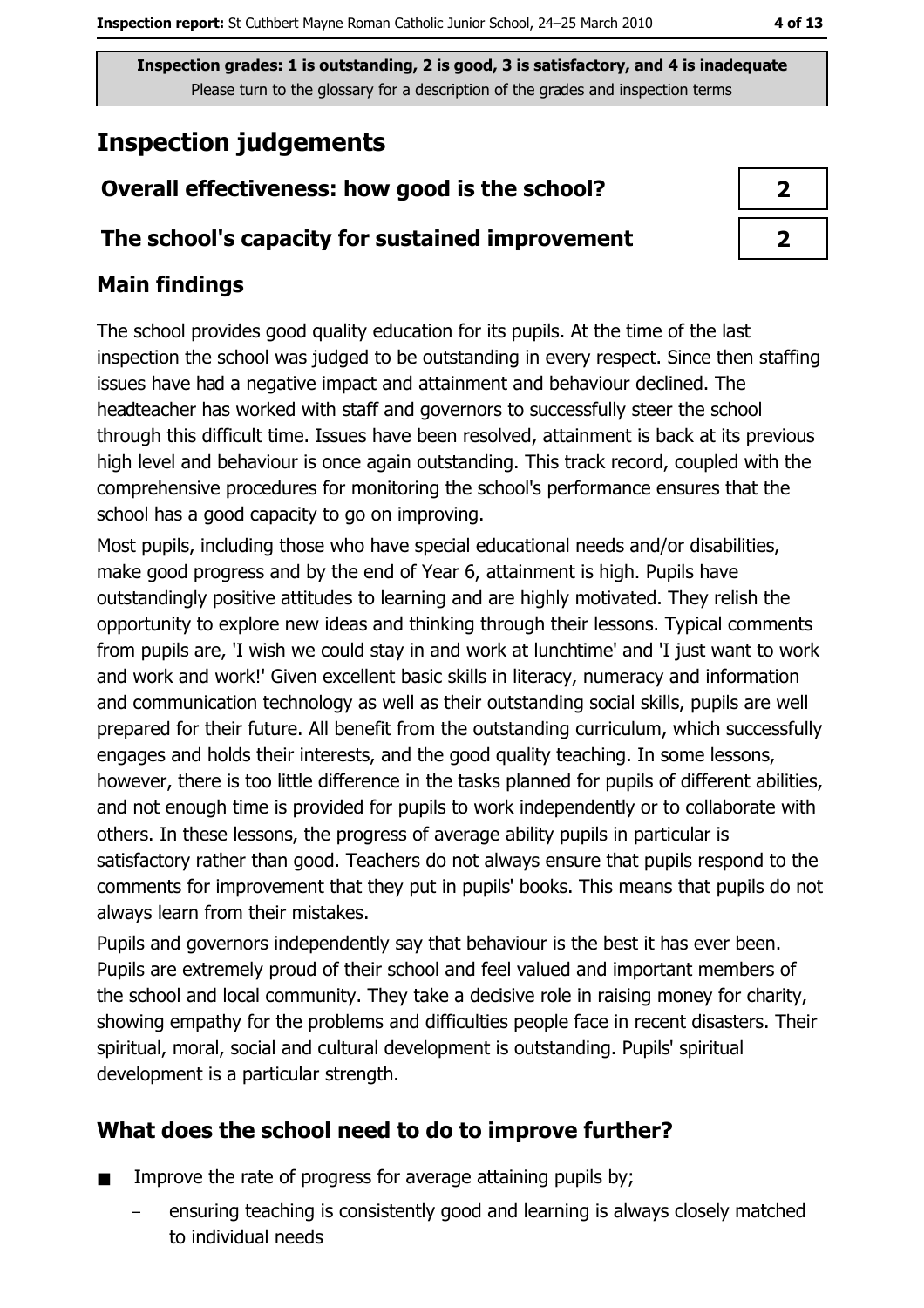$\mathbf{1}$ 

Inspection grades: 1 is outstanding, 2 is good, 3 is satisfactory, and 4 is inadequate Please turn to the glossary for a description of the grades and inspection terms

- providing more opportunities for independent and collaborative learning
- allowing pupils time to respond to teachers' comments when their work is marked in order to improve it.

#### **Outcomes for individuals and groups of pupils**

Pupils enjoy an excellent working relationship with staff and there is a strong sense of community and belonging in school which is reassuring for all. Pupils are clearly proud of their school and its standing in the community. All demonstrate extremely positive attitudes to learning and give 100 per cent concentration.

Data for the current Year 6 emphatically show that the school has successfully reversed its earlier decline. Furthermore, inspection evidence shows that attainment is high in Year 6 across all subjects, Progress is good across the curriculum. It is particularly strong in English and science. The majority of pupils, including those from minority ethnic backgrounds make good progress. Pupils with special educational needs and/or disabilities are very well supported and they too make good progress. Pupils achieve especially high standards in music and in oracy because of the strong emphasis on drama throughout the school. All pupils use computers confidently with many showing skills beyond their age.

Highly effective strategies have successfully improved behaviour. Pupils are invariably polite and considerate of others. Pupils collaborate together to excellent effect.

During the inspection, for example, pupils were observed sharing the best lines from their own action poems and together with a partner, were able to create a new and even better poem. Assemblies are uplifting occasions as pupils, accompanied by the school orchestra, sing beautifully. All have a good knowledge and understanding of different cultures and of religions through activities such as visitors from a synagogue and their involvement in national and international charitable fund-raising events. Frequent visits and visitors such as the one who brought owls and let them fly around the hall, are not to be missed. Attendance is much the same as in other schools, but punctuality is exemplary as pupils cannot wait to get to school and start work.

These are the grades for pupils' outcomes

The grades for attainment and attendance are: 1 is high; 2 is above average; 3 is broadly average; and 4 is low.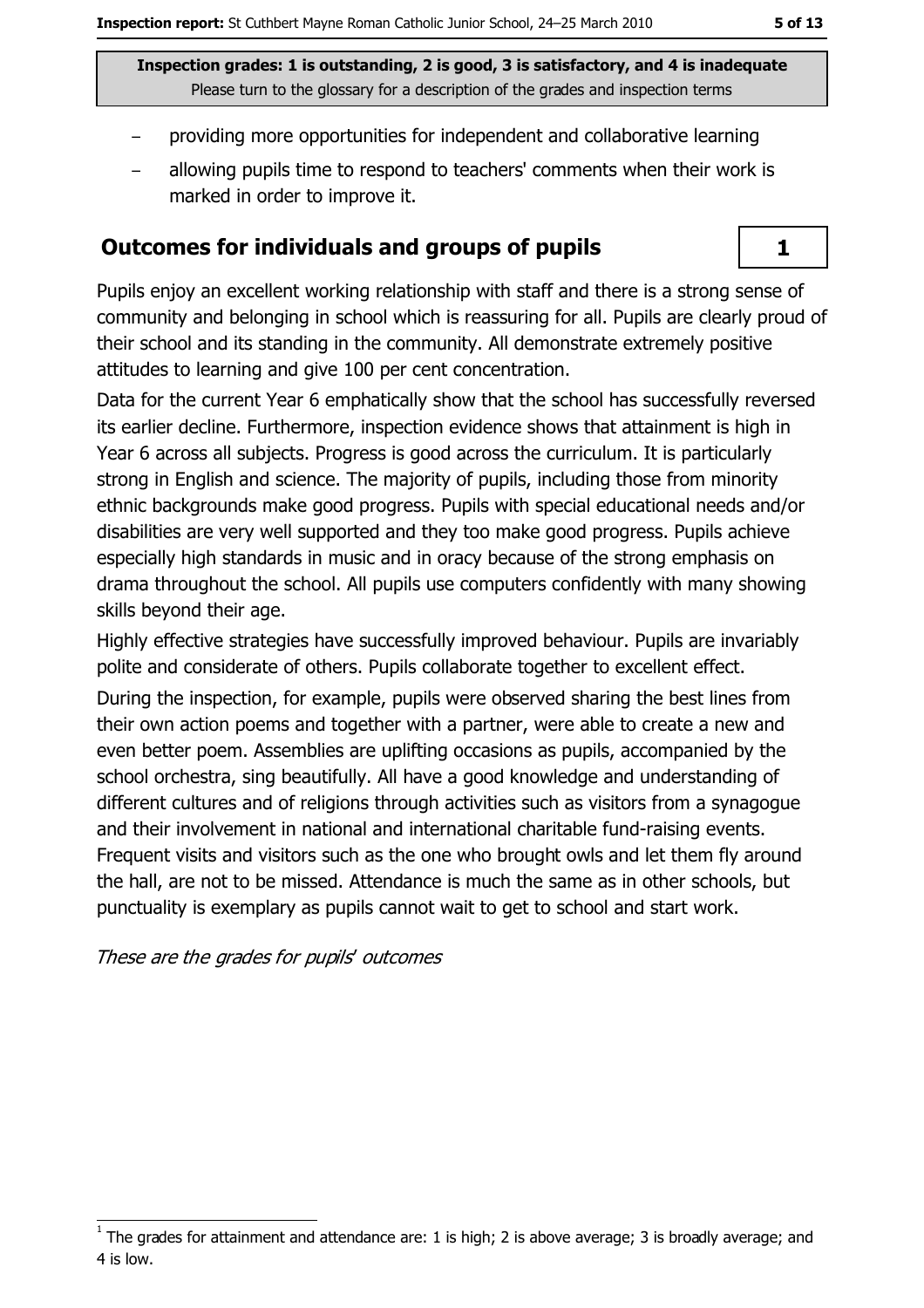| Pupils' achievement and the extent to which they enjoy their learning                                                     | 1                       |  |
|---------------------------------------------------------------------------------------------------------------------------|-------------------------|--|
| Taking into account:<br>Pupils' attainment <sup>1</sup>                                                                   | 1                       |  |
| The quality of pupils' learning and their progress                                                                        | $\overline{2}$          |  |
| The quality of learning for pupils with special educational needs and/or<br>disabilities and their progress               | 2                       |  |
| The extent to which pupils feel safe                                                                                      | $\overline{\mathbf{2}}$ |  |
| <b>Pupils' behaviour</b>                                                                                                  |                         |  |
| The extent to which pupils adopt healthy lifestyles                                                                       | $\mathbf{2}$            |  |
| The extent to which pupils contribute to the school and wider community                                                   |                         |  |
| The extent to which pupils develop workplace and other skills that will<br>contribute to their future economic well-being |                         |  |
| Taking into account:<br>Pupils' attendance <sup>1</sup>                                                                   | 3                       |  |
| The extent of pupils' spiritual, moral, social and cultural development                                                   | 1                       |  |

#### How effective is the provision?

The quality of teaching is good, although there are some variations. Where it is the most successful, teacher enthusiasm successfully motivates pupils by presenting them with challenging tasks to be tackled independently or by working collaboratively with others. Learning is less successful when teachers spend too long on introductions to lessons, or when they give the same work to all pupils or do not provide enough time for pupils to work independently. More able pupils use their well-established skills and they too do well. However, the progress of average attaining pupils is sometimes not quite as good as it could be as they find work too difficult or easy when it is not planned specifically for them. Accurate information from the rigorous assessment of attainment and progress is used effectively by teachers when planning lessons.

The highly effective curriculum is one of the main reasons that pupils enjoy school so much. It is also instrumental in promoting high attainment in basic literacy and numeracy, skills, and in other curriculum areas such as music, drama and sport. Performing adds significantly to pupils' confidence and self-esteem. Curriculum planning ensures pupils develop a broad range of skills in different subjects when completing tasks. For example, in a science lesson on micro-organisms pupils utilised literacy and computing skills when preparing PowerPoint presentations to show their results. A good range of well attended after-school clubs, visits, including a residential experience, and visitors further enrich the curriculum.

Arrangements for ensuring pupils safety and well-being are effective so pupils feel safe and valued. There are good links with feeder infant schools and exceptionally good links with secondary schools which inspire confidence in pupils and ensure a smooth transfer.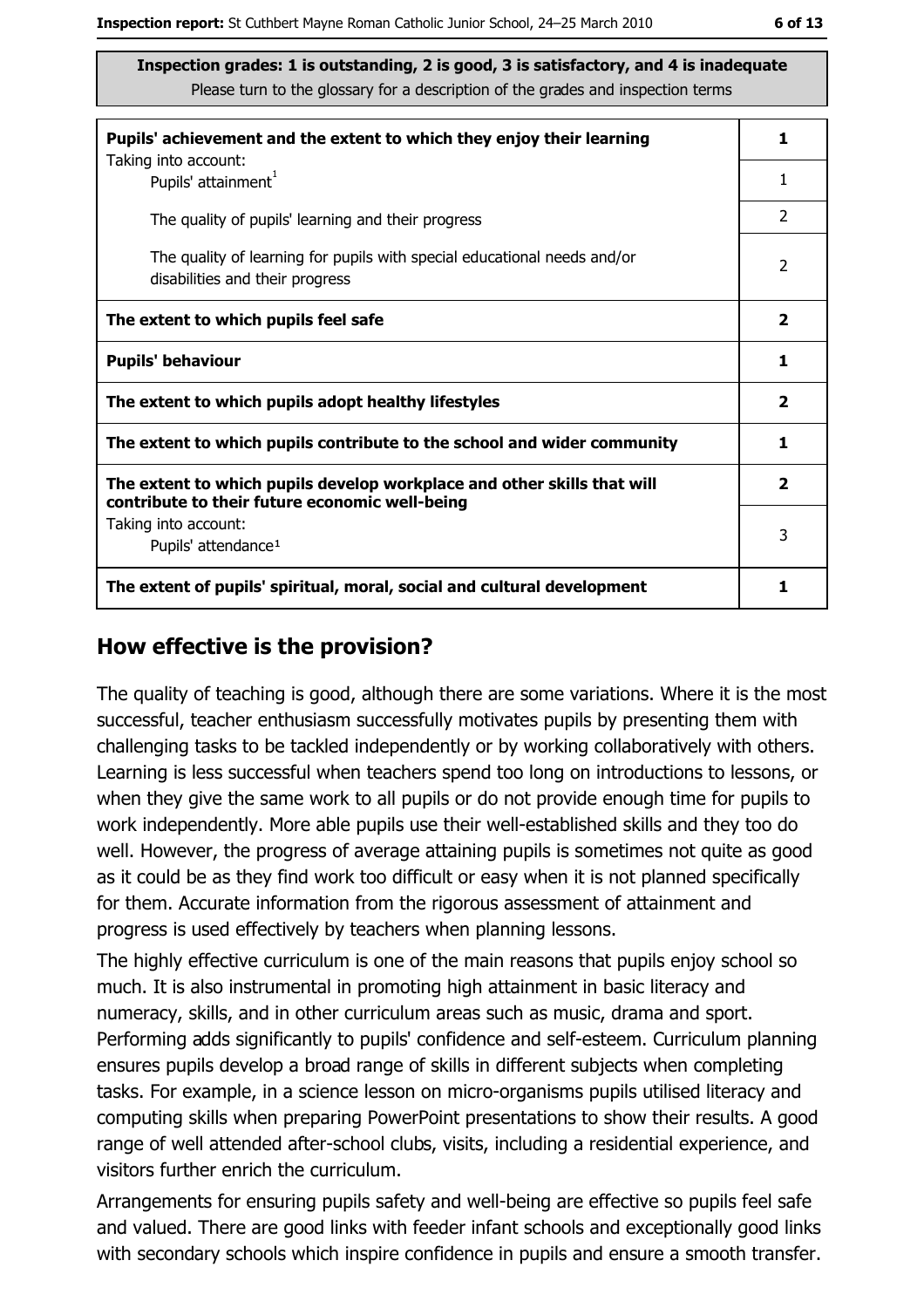The excellent support for the most vulnerable pupils and for pupils with special educational needs and/or disabilities ensures that these pupils make good progress. The school is doing all it can to promote good attendance.

These are the grades for the quality of provision

| The quality of teaching                                                                                    |  |
|------------------------------------------------------------------------------------------------------------|--|
| Taking into account:<br>The use of assessment to support learning                                          |  |
| The extent to which the curriculum meets pupils' needs, including, where<br>relevant, through partnerships |  |
| The effectiveness of care, guidance and support                                                            |  |

#### How effective are leadership and management?

Many parents in the inspection questionnaire recognised the inspirational qualities of the headteacher, and praised staff for their daily commitment and energy. The long standing and highly effective partnership between the headteacher and deputy headteacher is a driving force, where only the best will do. Staff work as a team to continuously develop and improve. All are closely involved in monitoring and evaluating their own and pupils' performance. Some staff are new to their subject leadership responsibilities and are still developing their management roles.

Governors are proud of their school, regularly attend training events, and are determined to be even more involved and challenging. Led by a conscientious chairperson, they often visit the school and are increasingly involved in monitoring the effectiveness of all aspects of school life. This has resulted in a fairly accurate self-evaluation with a clear view of where improvements are needed.

Some outstanding aspects have been maintained since the previous inspection. This includes the excellent partnership with parents, reflected in the very high response to the questionnaire, and parents' attendance at workshops designed to help them assist their children. Newsletters are bursting with information for parents. Partnerships with other providers, organisations and schools are highly effective, ensuring that pupils' social, emotional and learning needs are very well met. St Cuthbert Mayne is an inclusive school and actively promotes equality of opportunity. One example is an amplification system installed in classrooms, to ensure pupils hear well enough. Safeguarding policies and procedures are effective in keeping pupils safe. The school is a cohesive community and makes an outstanding contribution to community cohesion in the wider United Kingdom and global communities. For example, a see-saw which generates electricity was designed by a past pupil and two of these, sponsored by pupils are installed in schools in Malawi.

These are the grades for leadership and management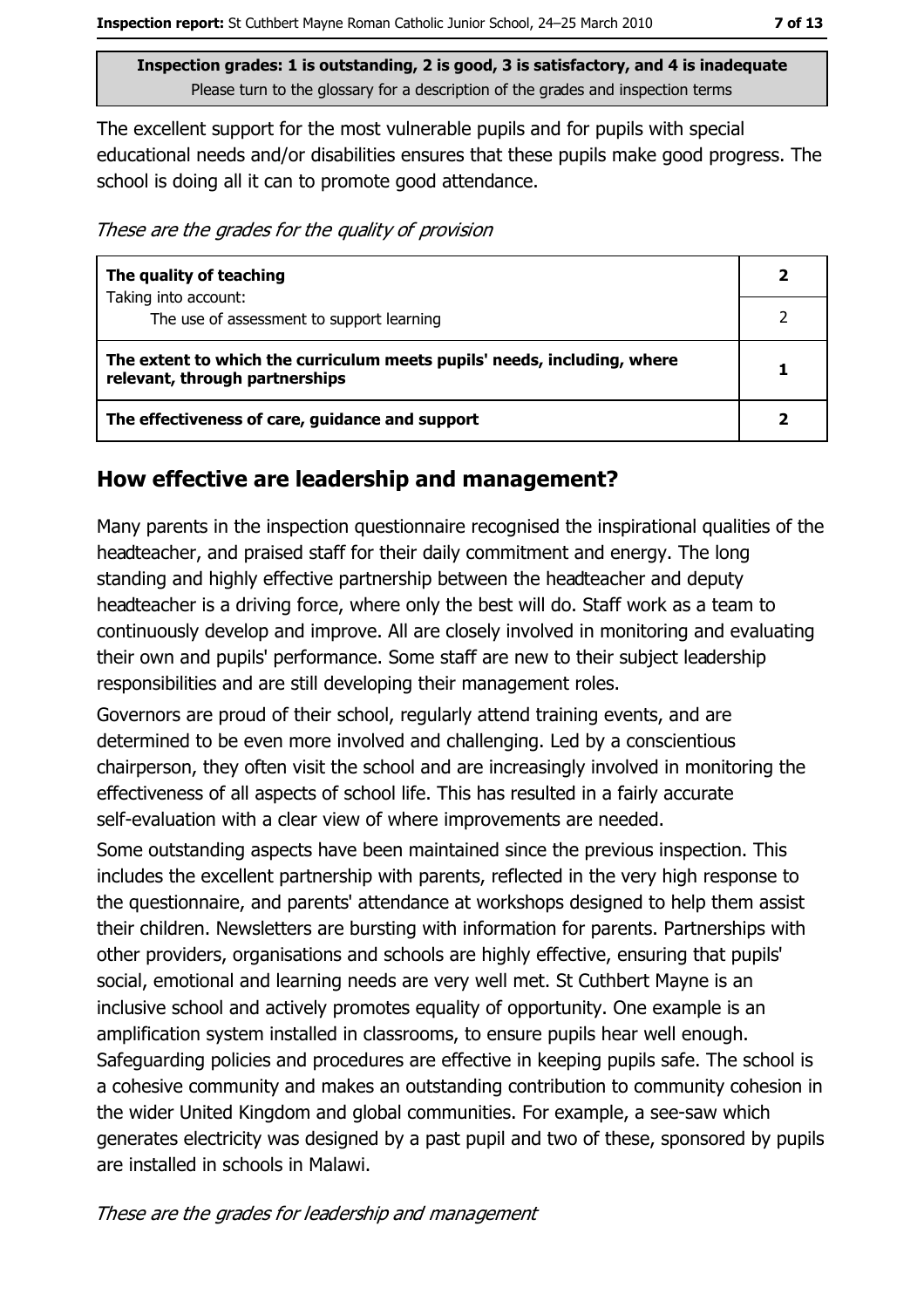| The effectiveness of leadership and management in embedding ambition and<br>driving improvement                                                                     | $\overline{\mathbf{2}}$ |
|---------------------------------------------------------------------------------------------------------------------------------------------------------------------|-------------------------|
| Taking into account:<br>The leadership and management of teaching and learning                                                                                      | 2                       |
| The effectiveness of the governing body in challenging and supporting the<br>school so that weaknesses are tackled decisively and statutory responsibilities<br>met | $\overline{\mathbf{2}}$ |
| The effectiveness of the school's engagement with parents and carers                                                                                                | 1.                      |
| The effectiveness of partnerships in promoting learning and well-being                                                                                              | 1                       |
| The effectiveness with which the school promotes equality of opportunity and<br>tackles discrimination                                                              | 1                       |
| The effectiveness of safeguarding procedures                                                                                                                        | $\mathbf{2}$            |
| The effectiveness with which the school promotes community cohesion                                                                                                 | 1                       |
| The effectiveness with which the school deploys resources to achieve<br>value for money                                                                             | $\mathbf{2}$            |

#### **Views of parents and carers**

In total, 83% of parents responded to the inspection questionnaire which is very high. Inspectors fully endorse parents' extremely positive views of the school. 'Fantastic', delighted', and 'all staff are top class' are typical comments. A very small minority of respondents indicated that they felt unhappy about how well the school deals with unacceptable behaviour. Inspectors found that behaviour is outstanding and this is because of the school's excellent strategies to deal quickly and effectively with any incident, no matter how small, where pupils fail to meet the school's high expectations of them.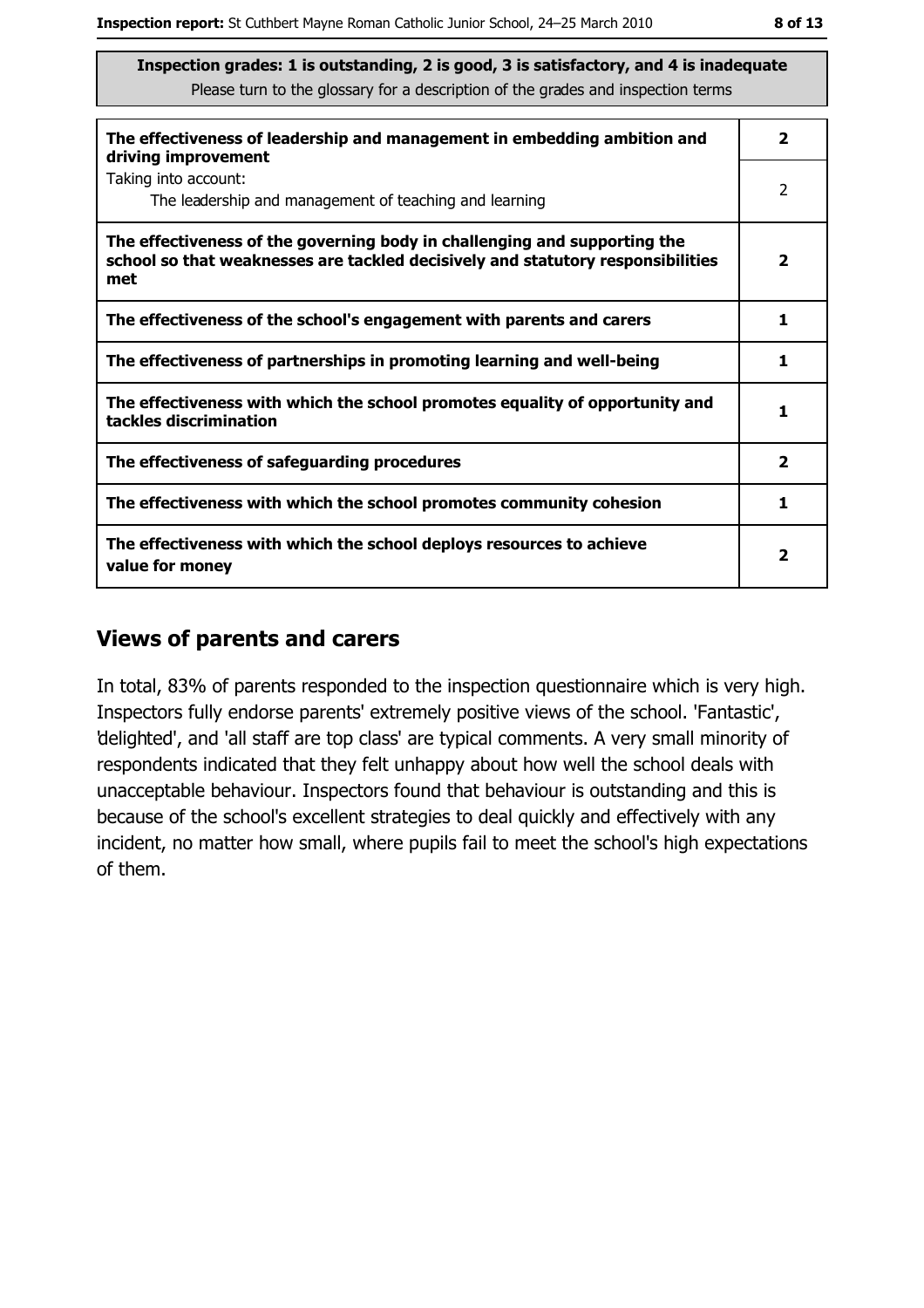#### Responses from parents and carers to Ofsted's questionnaire

Ofsted invited all the registered parents and carers of pupils registered at St Cuthbert Mayne Roman Catholic Junior School to complete a questionnaire about their views of the school.

In the questionnaire, parents and carers were asked to record how strongly they agreed with 13 statements about the school. The inspection team received 189 completed questionnaires by the end of the on-site inspection. In total, there are 240 pupils registered at the school.

| <b>Statements</b>                                                                                                                                                                                                                                       | <b>Strongly</b><br><b>Agree</b> |               | <b>Agree</b> |               | <b>Disagree</b> |                | <b>Strongly</b><br>disagree |               |
|---------------------------------------------------------------------------------------------------------------------------------------------------------------------------------------------------------------------------------------------------------|---------------------------------|---------------|--------------|---------------|-----------------|----------------|-----------------------------|---------------|
|                                                                                                                                                                                                                                                         | <b>Total</b>                    | $\frac{0}{0}$ | <b>Total</b> | $\frac{0}{0}$ | <b>Total</b>    | $\frac{0}{0}$  | <b>Total</b>                | $\frac{0}{0}$ |
| My child enjoys school                                                                                                                                                                                                                                  | 124                             | 66            | 61           | 32            | $\overline{4}$  | $\overline{2}$ | $\mathbf 0$                 | $\mathbf 0$   |
| The school keeps my child<br>safe                                                                                                                                                                                                                       | 138                             | 73            | 47           | 25            | $\overline{2}$  | 1              | 1                           | $\mathbf{1}$  |
| The school informs me<br>about my child's progress                                                                                                                                                                                                      | 100                             | 53            | 81           | 43            | 6               | 3              | 0                           | 0             |
| My child is making enough<br>progress at this school                                                                                                                                                                                                    | 108                             | 57            | 73           | 39            | $\overline{7}$  | 4              | 0                           | 0             |
| The teaching is good at this<br>school                                                                                                                                                                                                                  | 114                             | 60            | 68           | 36            | 5               | 3              | 0                           | $\mathbf 0$   |
| The school helps me to<br>support my child's learning                                                                                                                                                                                                   | 108                             | 57            | 72           | 38            | 6               | 3              | 1                           | $\mathbf{1}$  |
| The school helps my child to<br>have a healthy lifestyle                                                                                                                                                                                                | 99                              | 52            | 88           | 47            | $\mathbf{1}$    | 1              | 0                           | 0             |
| The school makes sure that<br>my child is well prepared for<br>the future (for example<br>changing year group,<br>changing school, and for<br>children who are finishing<br>school, entering further or<br>higher education, or<br>entering employment) | 97                              | 51            | 81           | 43            | 3               | 2              | 0                           | $\mathbf 0$   |
| The school meets my child's<br>particular needs                                                                                                                                                                                                         | 102                             | 54            | 79           | 42            | $\overline{7}$  | 4              | 0                           | 0             |
| The school deals effectively<br>with unacceptable behaviour                                                                                                                                                                                             | 93                              | 49            | 81           | 43            | 11              | 6              | $\overline{2}$              | $\mathbf{1}$  |
| The school takes account of<br>my suggestions and<br>concerns                                                                                                                                                                                           | 86                              | 46            | 89           | 47            | 7               | 4              | $\overline{2}$              | $\mathbf{1}$  |
| The school is led and<br>managed effectively                                                                                                                                                                                                            | 137                             | 72            | 50           | 26            | $\mathbf 0$     | $\pmb{0}$      | $\mathbf 0$                 | $\mathbf 0$   |
| Overall, I am happy with my<br>child's experience at this<br>school                                                                                                                                                                                     | 135                             | 71            | 50           | 26            | 4               | $\overline{2}$ | $\bf{0}$                    | $\pmb{0}$     |

The table above summarises the responses that parents and carers made to each statement. The percentages indicate the proportion of parents and carers giving that response out of the total number of completed questionnaires. Where one or more parents and carers chose not to answer a particular question, the percentages will not add up to 100%.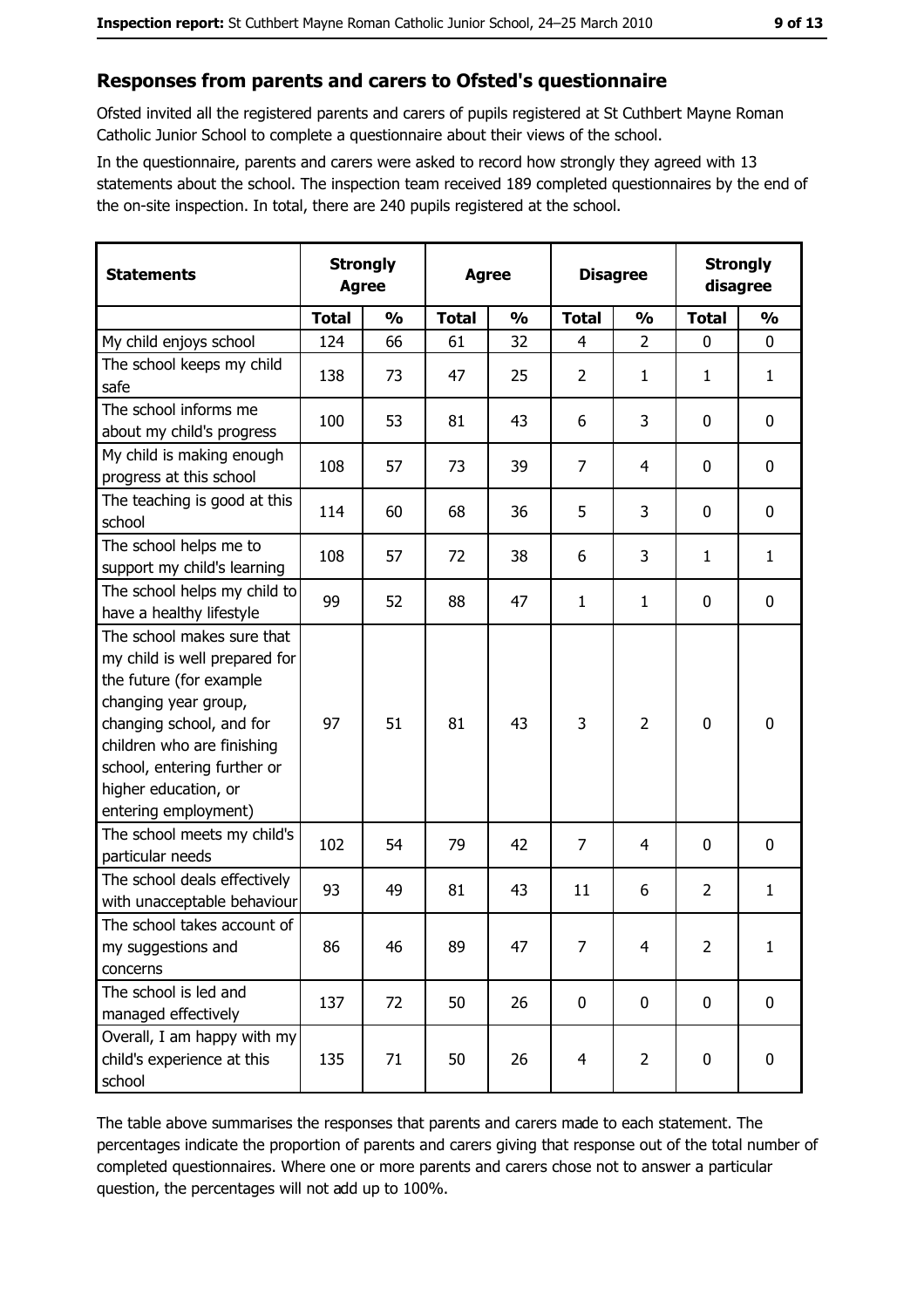# Glossary

| <b>Grade</b> | <b>Judgement</b> | <b>Description</b>                                                                                                                                                                                                               |
|--------------|------------------|----------------------------------------------------------------------------------------------------------------------------------------------------------------------------------------------------------------------------------|
| Grade 1      | Outstanding      | These features are highly effective. An oustanding<br>school provides exceptionally well for its pupils' needs.                                                                                                                  |
| Grade 2      | Good             | These are very positive features of a school. A school<br>that is good is serving its pupils well.                                                                                                                               |
| Grade 3      | Satisfactory     | These features are of reasonable quality. A satisfactory<br>school is providing adequately for its pupils.                                                                                                                       |
| Grade 4      | Inadequate       | These features are not of an acceptable standard. An<br>inadequate school needs to make significant<br>improvement in order to meet the needs of its pupils.<br>Ofsted inspectors will make further visits until it<br>improves. |

## What inspection judgements mean

### Overall effectiveness of schools inspected between September 2007 and July 2008

|                       | Overall effectiveness judgement (percentage of<br>schools) |      |                     |                   |
|-----------------------|------------------------------------------------------------|------|---------------------|-------------------|
| <b>Type of school</b> | Outstanding                                                | Good | <b>Satisfactory</b> | <b>Inadequate</b> |
| Nursery schools       | 39                                                         | 58   | 3                   | 0                 |
| Primary schools       | 13                                                         | 50   | 33                  | 4                 |
| Secondary schools     | 17                                                         | 40   | 34                  | 9                 |
| Sixth forms           | 18                                                         | 43   | 37                  | $\overline{2}$    |
| Special schools       | 26                                                         | 54   | 18                  | $\overline{2}$    |
| Pupil referral units  | 7                                                          | 55   | 30                  | 7                 |
| All schools           | 15                                                         | 49   | 32                  | 5                 |

New school inspection arrangements were introduced on 1 September 2009. This means that inspectors now make some additional judgements that were not made previously.

The data in the table above were reported in The Annual Report of Her Majesty's Chief Inspector of Education, Children's Services and Skills 2007/08.

Percentages are rounded and do not always add exactly to 100. Secondary school figures include those that have sixth forms, and sixth form figures include only the data specifically for sixth form inspection judgements.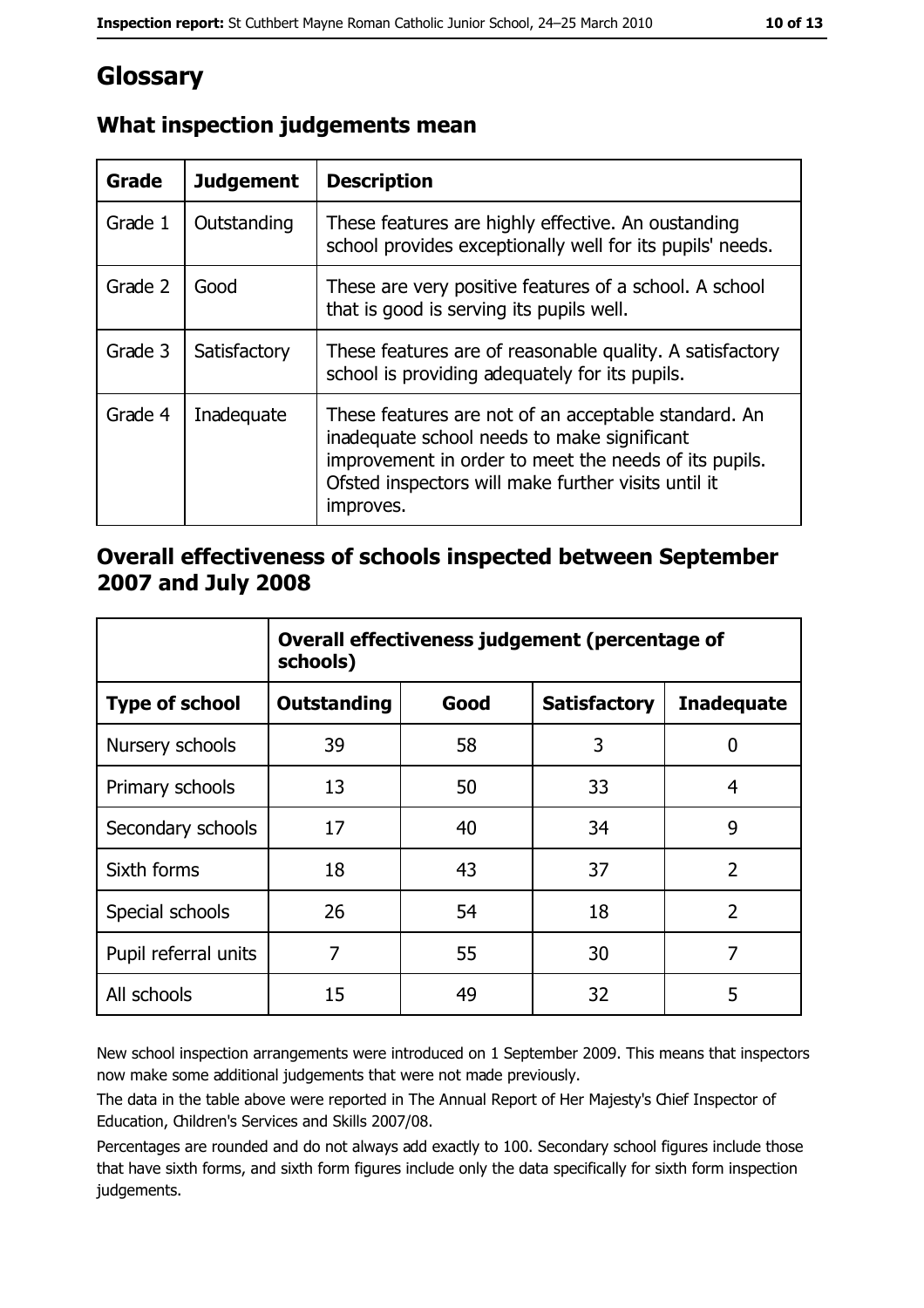# **Common terminology used by inspectors**

| Achievement:                  | the progress and success of a pupil in<br>their learning, development or training.                                                                                                                                                                                                                           |
|-------------------------------|--------------------------------------------------------------------------------------------------------------------------------------------------------------------------------------------------------------------------------------------------------------------------------------------------------------|
| Attainment:                   | the standard of the pupils' work shown by<br>test and examination results and in<br>lessons.                                                                                                                                                                                                                 |
| Capacity to improve:          | the proven ability of the school to<br>continue improving. Inspectors base this<br>judgement on what the school has<br>accomplished so far and on the quality of<br>its systems to maintain improvement.                                                                                                     |
| Leadership and management:    | the contribution of all the staff with<br>responsibilities, not just the headteacher,<br>to identifying priorities, directing and<br>motivating staff and running the school.                                                                                                                                |
| Learning:                     | how well pupils acquire knowledge,<br>develop their understanding, learn and<br>practise skills and are developing their<br>competence as learners.                                                                                                                                                          |
| <b>Overall effectiveness:</b> | inspectors form a judgement on a school's<br>overall effectiveness based on the findings<br>from their inspection of the school. The<br>following judgements, in particular,<br>influence what the overall effectiveness<br>judgement will be.                                                               |
|                               | The school's capacity for sustained<br>improvement.<br>Outcomes for individuals and groups<br>of pupils.<br>The quality of teaching.<br>The extent to which the curriculum<br>meets pupil's needs, including where<br>relevant, through partnerships.<br>The effectiveness of care, guidance<br>and support. |
| Progress:                     | the rate at which pupils are learning in<br>lessons and over longer periods of time. It<br>is often measured by comparing the<br>pupils' attainment at the end of a key<br>stage with their attainment when they<br>started.                                                                                 |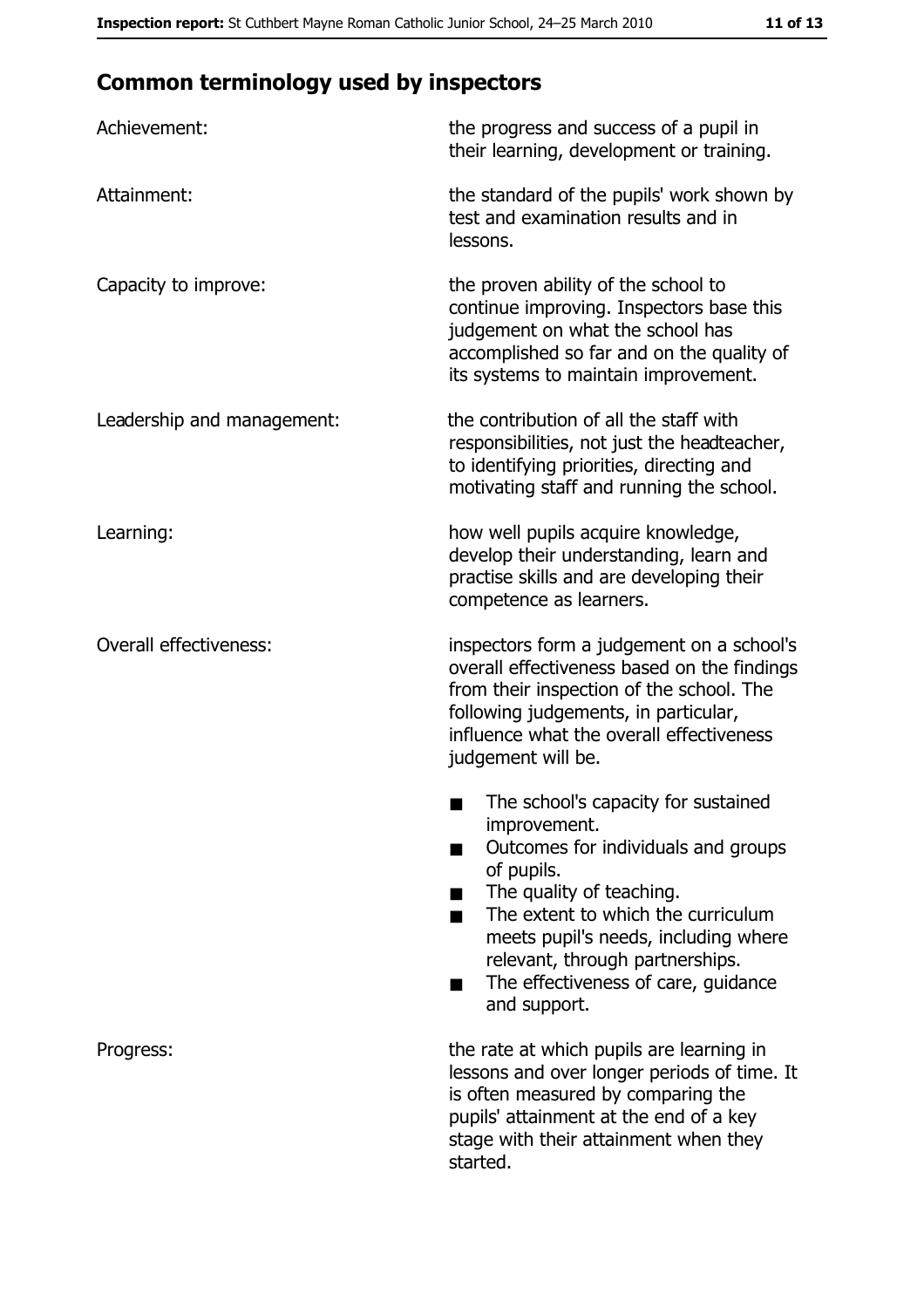This letter is provided for the school, parents and carers to share with their children. It describes Ofsted's main findings from the inspection of their school.



26 March 2010

Dear Pupils

Inspection of St Cuthbert Mayne Roman Catholic Junior School, Hemel Hempstead HP1 3FA

My inspector colleagues and I really enjoyed our two days with you. Thank you for being so polite, friendly and helpful.

You and your parents are right to be proud of your school because it is a good school and outstanding in some respects. We are really impressed with your excellent behaviour and how friendly you are towards one another. You are making school a very happy place to be for everyone. Well done!

Congratulations too on the high standards you achieve and good progress you make by Year 6. This shows how well you concentrate and how hard you work in class. It helps when you have so many exciting and interesting things to do each day. The skills you learn in literacy and numeracy and other subjects such as music and drama are making sure you are extremely well prepared for your next school. By the way, we thoroughly enjoyed your singing in assembly with the school orchestra. Your teachers usually plan some very interesting things for you to do and it is clear how much you enjoy doing your work and doing it well. Most of you are given work to do that is just right for you. You and your teachers often assess how well you are doing but on occasions, they do not use all this information well enough to plan the right work, just for you. In the best lesson we saw, you worked together to create some outstanding action poems. We think that you should be given this freedom more often. We also think that after marking your work, teachers should give you the time to make it better.

Your headteacher, governors and all the school staff work extremely hard to keep you safe and to continuously try and improve every aspect of school life. Your job is to carry on working as hard as you do to raise standards even more.

Thank you again for your help. We hope that you will continue to enjoy school as much as you do.

Yours sincerely

Joseph Peacock,

Lead inspector